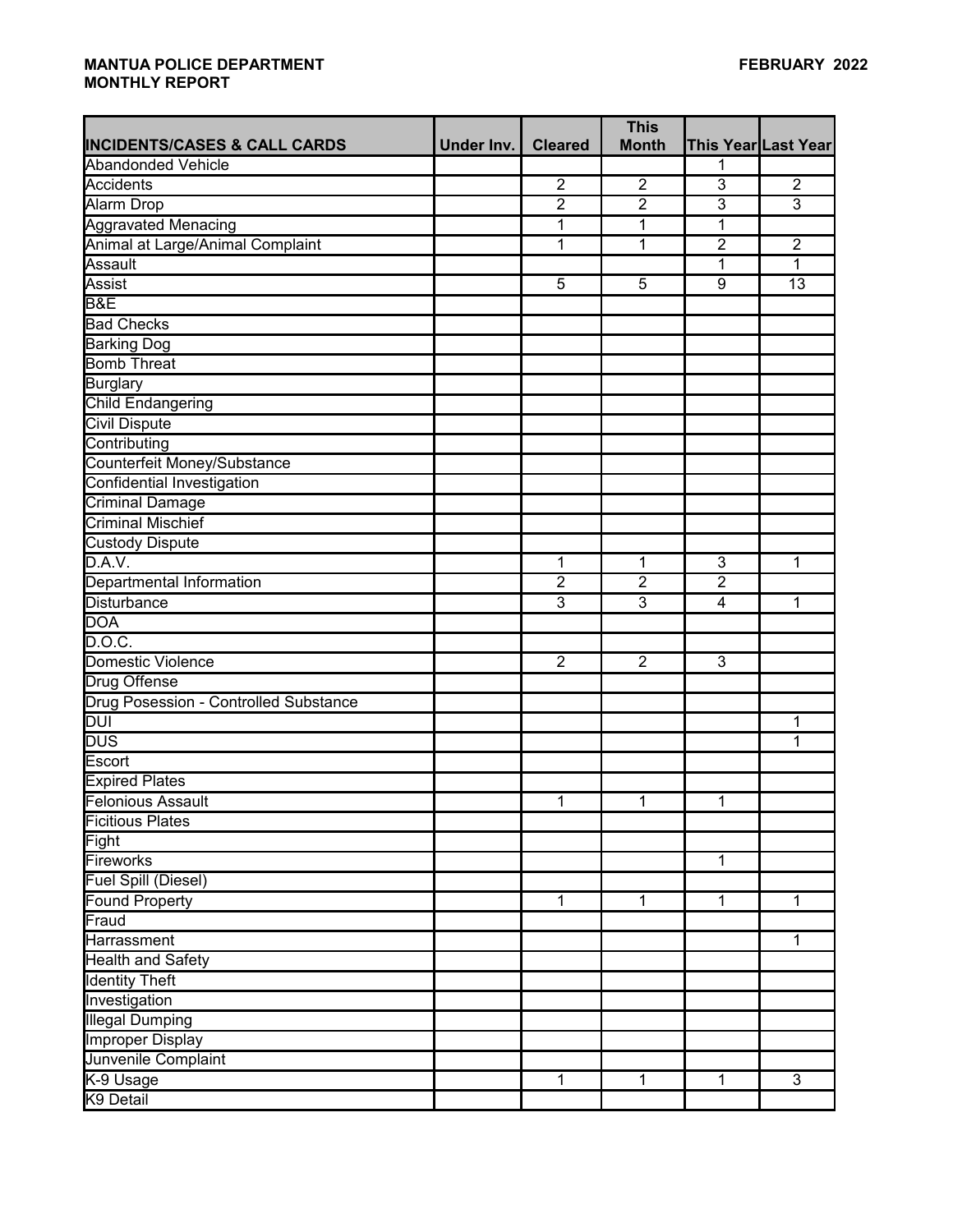|                                            |            |                | <b>This</b>    |             |                     |
|--------------------------------------------|------------|----------------|----------------|-------------|---------------------|
| <b>INCIDENTS/CASES &amp; CALL CARDS</b>    | Under Inv. | <b>Cleared</b> | <b>Month</b>   |             | This Year Last Year |
| Littering                                  |            |                |                |             |                     |
| Lockout                                    |            | 6              | 6              | 8           | $\overline{2}$      |
| Lost Property                              |            |                |                |             |                     |
| Menacing                                   |            |                |                | 1           |                     |
| Misconduct at Emergency                    |            | 1              | 1              | 1           |                     |
| Missing Juvenile/Person                    |            |                |                |             |                     |
| <b>Neighbor Dispute</b>                    |            |                |                |             |                     |
| Noise Complaint                            |            | $\overline{2}$ | $\overline{2}$ | 3           | 1                   |
| <b>Obstructing Official Business</b>       |            |                |                |             |                     |
| Open Burn                                  |            |                |                |             |                     |
| Open Container/Public Consumption          |            | $\mathbf{1}$   | 1              | 1           |                     |
| Open Door/Window/Gate                      |            |                |                |             | 1                   |
| <b>Parking Complaint</b>                   |            | 1              | 1              | 1           |                     |
| <b>Passing Bad Checks</b>                  |            |                |                |             |                     |
| <b>Phone Harassment</b>                    |            |                |                |             |                     |
| Posession of Marijuana/Drugs               |            |                |                |             |                     |
| Possession of Drug Paraphanelia            |            |                |                |             | $\overline{2}$      |
| Prohibitions                               |            |                |                |             |                     |
| <b>Property Damage</b>                     |            |                |                | 1           | 1                   |
| Public Intoxication                        |            |                |                |             |                     |
| <b>Recovered Property</b>                  |            |                |                |             |                     |
| <b>Reckless Operation</b>                  |            |                |                |             |                     |
| <b>Sex Offense</b>                         |            |                |                |             |                     |
| Suspicion                                  |            |                |                |             | 1                   |
| Suspicious Person/Vehicle                  |            | 1              | 1              | 1           | 8                   |
| Theft                                      |            |                |                | 1           | 1                   |
| <b>Threats</b>                             |            |                |                |             |                     |
| <b>Traffic Complaint/Obstruction</b>       |            | 4              | 4              | 6           |                     |
| <b>Trespass</b>                            |            |                |                |             |                     |
| Unauthorized Use of Motor Vehicle/Property |            |                |                |             |                     |
| <b>Underage Consumption</b>                |            | 1              | 1              | 1           | 1                   |
| Underage Posession                         |            |                |                |             |                     |
| <b>Unruly Juvenile</b>                     |            |                |                |             |                     |
| <b>Unsafe Vehicle</b>                      |            |                |                |             |                     |
| <b>Unwanted Subject</b>                    |            |                |                |             |                     |
| Vandalism                                  |            |                |                | $\mathbf 1$ |                     |
| Violation of TPO                           |            |                |                |             |                     |
| <b>Warrant Arrest</b>                      |            |                |                | 1           |                     |
| Weapon on School Grounds                   |            |                |                |             |                     |
| <b>Welfare Check</b>                       |            |                |                |             | $\overline{7}$      |
| <b>Witness Intimidation</b>                |            |                |                |             |                     |
| <b>Wrongful Entrustment</b>                |            |                |                |             |                     |
| 911 Hang Up                                |            |                |                |             | 1                   |
|                                            |            |                |                |             |                     |
|                                            |            |                |                |             |                     |
|                                            |            |                |                |             |                     |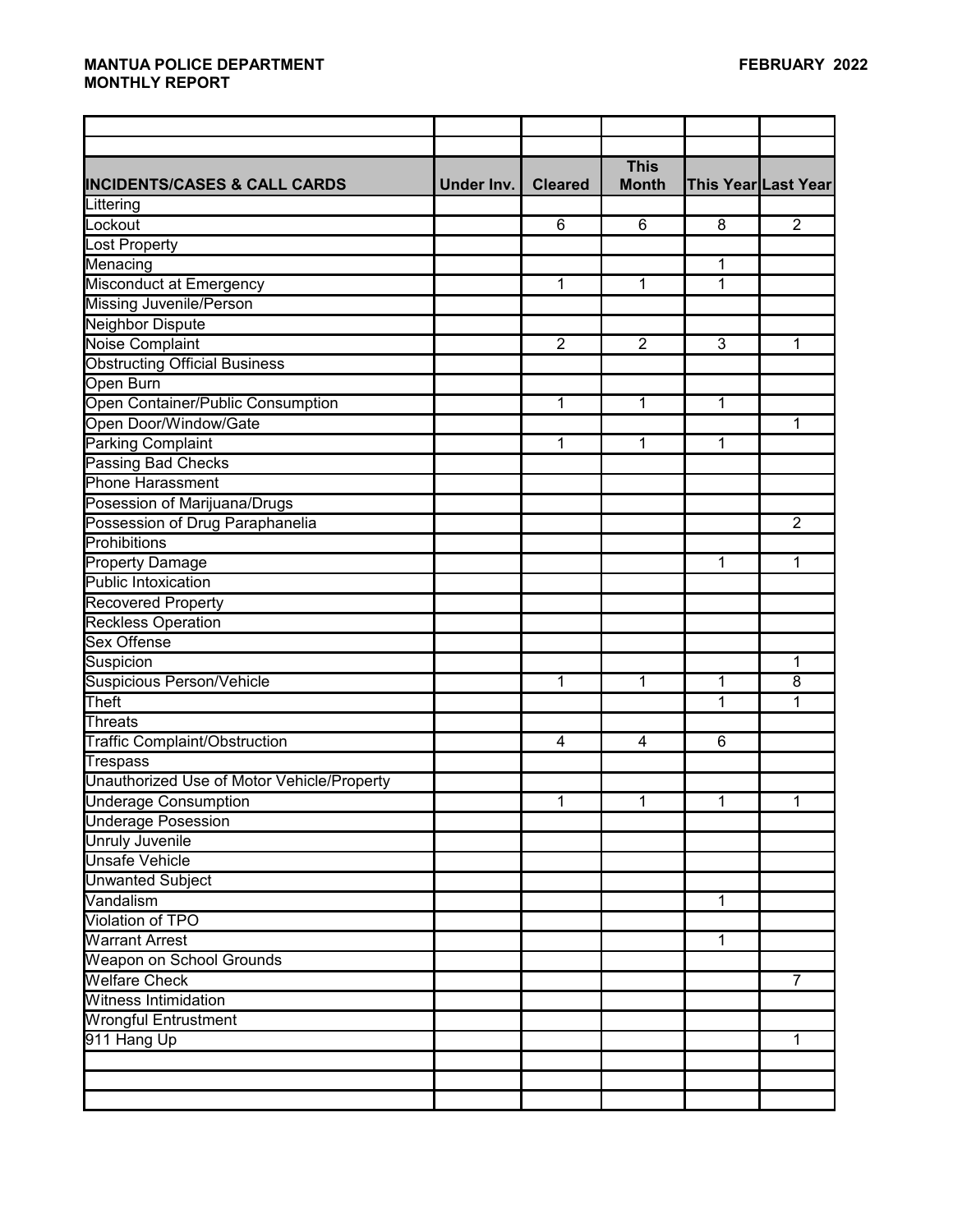| <b>TOTALS</b>                              | $\mathbf 0$ | 39              | 39                          | 63              | 56                  |
|--------------------------------------------|-------------|-----------------|-----------------------------|-----------------|---------------------|
|                                            |             |                 | <b>This</b>                 |                 |                     |
| <b>HOURS WORKED THIS MONTH</b>             | <b>Paid</b> | <b>Non Paid</b> | <b>Month</b>                |                 | This Year Last Year |
| Patrolman                                  |             | $\mathbf{0}$    |                             | 569.5           | 660.5               |
| <b>SRO</b>                                 |             | $\overline{0}$  |                             | 138             | 145                 |
| <b>Dispatchers</b>                         |             |                 |                             | 898.5           | 776                 |
| <b>TOTALS</b>                              | $\mathbf 0$ | $\mathbf 0$     | $\mathbf 0$                 | 1606            | 1581.5              |
|                                            |             |                 | <b>This</b>                 |                 |                     |
| <b>MANTUA-SHALERSVILLE FIRE DEPARTMENT</b> |             |                 | <b>Month</b>                |                 | This Year Last Year |
| <b>EMS</b>                                 |             |                 | 78                          | 193             | 198                 |
| <b>MVA</b>                                 |             |                 | 9                           | 17              | 13                  |
| <b>FIRE</b>                                |             |                 | $\overline{21}$             | 41              | 29                  |
| <b>MUTUAL AID</b>                          |             |                 | $\overline{2}$              | $\overline{5}$  | 1                   |
|                                            |             |                 |                             |                 |                     |
|                                            |             |                 | <b>This</b>                 |                 |                     |
| <b>MUTUAL AID CALLS</b>                    |             |                 | <b>Month</b>                |                 | This Year Last Year |
| Portage County Sheriff's Office            |             |                 | $\overline{2}$              | $\overline{2}$  | 21                  |
| Ohio State Patrol                          |             |                 | $\overline{2}$              | 6               | 3                   |
| <b>Other Police Departments</b>            |             |                 | 1                           | 1               | $\mathbf 0$         |
| <b>Street Department</b>                   |             |                 | $\overline{3}$              | $\overline{8}$  | 1                   |
| <b>Fire Department</b>                     |             |                 | $\overline{6}$              | $\overline{12}$ | 12                  |
| <b>Other Governmental Departments</b>      |             |                 | $\overline{0}$              | $\overline{0}$  | $\mathbf 0$         |
|                                            |             |                 |                             |                 |                     |
|                                            |             |                 |                             |                 |                     |
|                                            |             |                 | <b>This</b>                 |                 |                     |
| <b>DEPARTMENT ACTIVITY</b>                 |             |                 | <b>Month</b>                |                 | This Year Last Year |
| <b>Motorist Assists</b>                    |             |                 | $\mathbf{0}$                | 3               | 4                   |
| <b>Public Assist</b>                       |             |                 | 9                           | 32              | 26                  |
| <b>Open Doors</b>                          |             |                 | $\overline{0}$              | $\mathbf 0$     | 1                   |
| <b>Open Windows</b>                        |             |                 | $\overline{0}$              | $\overline{0}$  | 1                   |
| <b>Suspicious Persons</b>                  |             |                 | $\mathbf 0$                 | $\mathbf 0$     | 6                   |
| <b>Suspicious Vehicles</b>                 |             |                 | $\overline{2}$              | $\overline{2}$  | $\overline{6}$      |
| House Checks                               |             |                 | 90                          | 181             | 402                 |
| <b>Bar Checks</b>                          |             |                 | $\overline{0}$              | $\overline{0}$  | $\overline{0}$      |
| <b>Foot Patrol</b>                         |             |                 | $\overline{18}$             | $\overline{25}$ | $\overline{8}$      |
| <b>School Zones</b>                        |             |                 | $\overline{20}$             | 42              | 48                  |
| <b>Buchert Park</b>                        |             |                 | 16                          | 34              | $\mathbf 0$         |
| <b>Dollar General</b>                      |             |                 | 12                          | 23              | 0                   |
| Service Dept.                              |             |                 | 13                          | 29              | 0                   |
| <b>Security Checks</b>                     |             |                 | 78                          | 129             | 75                  |
|                                            |             |                 |                             |                 |                     |
|                                            |             |                 |                             |                 |                     |
| <b>WARNING ISSUED</b>                      |             |                 | <b>This</b><br><b>Month</b> |                 | This Year Last Year |
| Curfew                                     |             |                 | $\pmb{0}$                   | $\overline{0}$  | $\mathbf 0$         |
|                                            |             |                 | $\overline{7}$              | 13              | 20                  |
| Equipment<br>Registration                  |             |                 | $\overline{2}$              | $\overline{6}$  | $\overline{4}$      |
|                                            |             |                 |                             |                 |                     |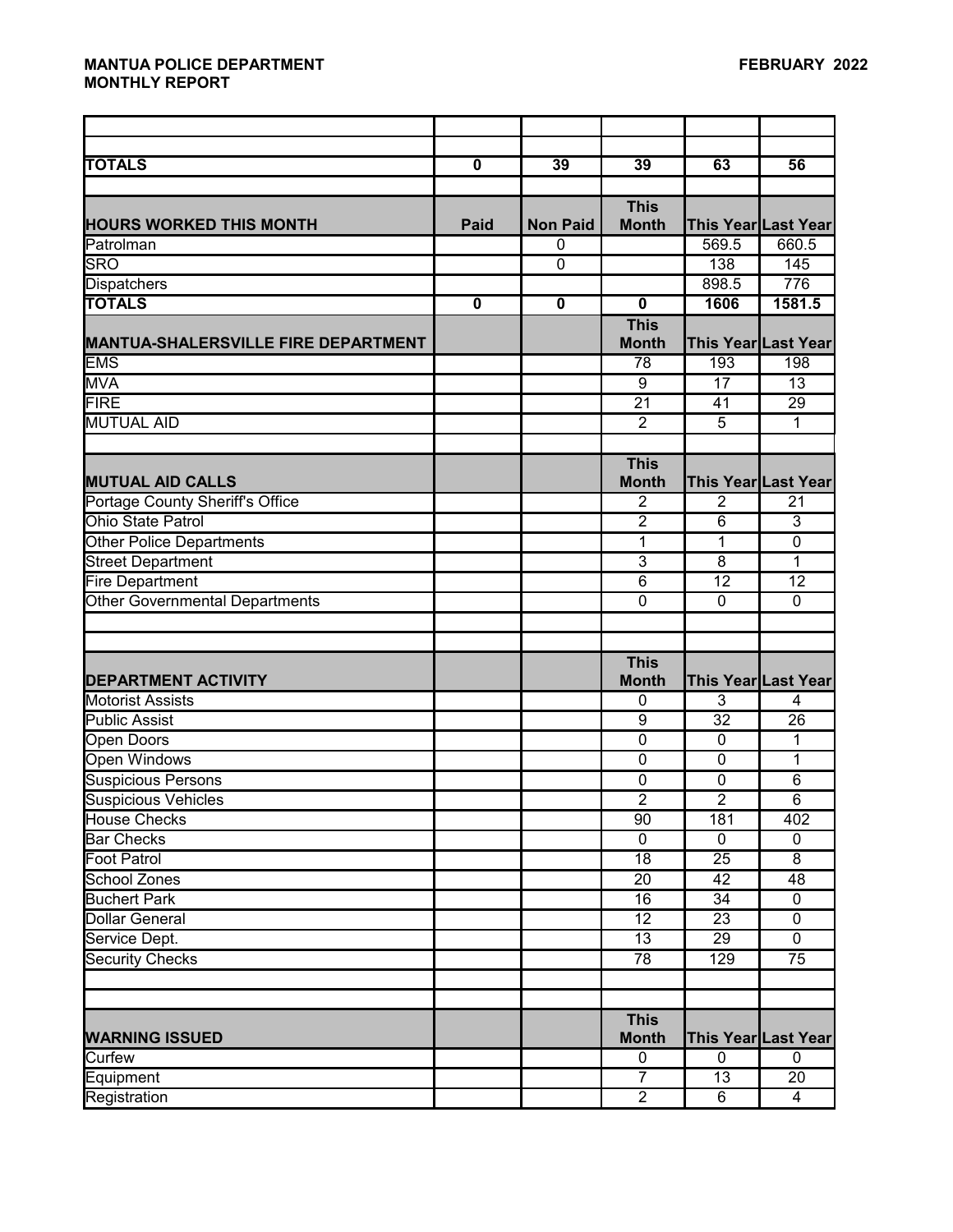| Safety Belts                           |                  |                  | $\mathbf 0$      | $\mathbf 0$     | $\mathbf 0$         |
|----------------------------------------|------------------|------------------|------------------|-----------------|---------------------|
| Traffic, Moving                        |                  |                  | 10               | 34              | 50                  |
| Parking                                |                  |                  | $\mathbf 0$      | $\mathbf 0$     | $\mathbf 0$         |
| Miscellaneous                          |                  |                  | $\mathbf 0$      | $\mathbf 0$     | $\mathbf 0$         |
| <b>TOTALS</b>                          |                  |                  | $\overline{19}$  | 53              | $\overline{74}$     |
|                                        |                  |                  |                  |                 |                     |
|                                        |                  |                  | <b>Miles Per</b> |                 |                     |
| <b>PATROL VEHICLES</b>                 | <b>Mileage</b>   | <b>Fuel Used</b> | <b>Gallon</b>    |                 |                     |
| 1027                                   | 219              | 22.91            | 9.5              |                 |                     |
| 1028                                   | 631              | 85.46            | 7.3              |                 |                     |
| 1030                                   | $\overline{212}$ | 31.4             | 6.7              |                 |                     |
| 1031                                   | 749              | 67.15            | 11.1             |                 |                     |
| <b>TOTALS</b>                          | 1811             | 206.92           |                  |                 |                     |
|                                        |                  |                  |                  |                 |                     |
|                                        |                  |                  |                  |                 |                     |
|                                        |                  |                  | <b>This</b>      |                 |                     |
| <b>MEETINGS ATTENDED</b>               |                  |                  | <b>Month</b>     |                 | This Year Last Year |
| <b>Other Police Related</b>            |                  |                  | 5                | 9               | 10                  |
| Safety                                 |                  |                  | 1                | $\overline{2}$  | $\mathbf 1$         |
| Departmental                           |                  |                  | 0                | $\mathbf 0$     | $\mathbf 0$         |
|                                        |                  |                  |                  |                 |                     |
|                                        |                  |                  |                  |                 |                     |
|                                        |                  |                  | <b>This</b>      |                 |                     |
| <b>ARREST REPORT/TRAFFIC</b>           | <b>Pend/Prev</b> | <b>Cost</b>      | <b>Month</b>     |                 | This Year Last Year |
| Speed                                  | 4/2              | 300.00           | $\overline{4}$   | $6\overline{6}$ | 21                  |
| <b>No Seat Belts</b>                   |                  | 23.00            |                  | 1               | 1                   |
| <b>DUI</b>                             |                  |                  |                  |                 | 1                   |
| <b>BAC</b>                             |                  |                  |                  |                 |                     |
| <b>DUS</b>                             |                  |                  |                  | $\mathbf{1}$    | 1                   |
| Traffic                                |                  |                  |                  |                 | $\overline{2}$      |
| Improper Parking                       |                  |                  |                  |                 | $\overline{5}$      |
| <b>Assured Clear Distance</b>          |                  |                  |                  |                 |                     |
| <b>Distracted Driving</b>              |                  |                  |                  | $\mathbf{1}$    | 6                   |
| Defective Equipment                    |                  |                  |                  |                 |                     |
| <b>Drug Offense</b>                    |                  |                  |                  |                 |                     |
| Earphones                              |                  |                  |                  |                 |                     |
| <b>Expired Plates</b>                  | $\overline{2/1}$ | 13.00            | $\overline{2}$   | $\overline{3}$  |                     |
| <b>Failure to Control</b>              | $\overline{1}$   | 100.00           | 1                | 1               |                     |
| Failure to Display                     |                  | 35.00            |                  |                 |                     |
| <b>Failure to Yield</b>                |                  |                  |                  |                 |                     |
| <b>Ficitious Plates</b>                |                  |                  |                  |                 |                     |
| <b>Improper Display</b>                |                  |                  |                  |                 |                     |
| <b>Improper Starting &amp; Backing</b> |                  |                  |                  |                 |                     |
| <b>Improper Passing</b>                |                  |                  |                  |                 |                     |
| Lane Usage                             |                  |                  |                  |                 | $\overline{2}$      |
| Left of Center                         |                  |                  |                  |                 |                     |
| Marijuana Metabolite                   |                  |                  |                  |                 |                     |
| No Headlights                          |                  |                  |                  |                 |                     |
|                                        |                  |                  |                  |                 |                     |
| No License Plate/ Plate Light<br>No OL |                  |                  |                  | 1               |                     |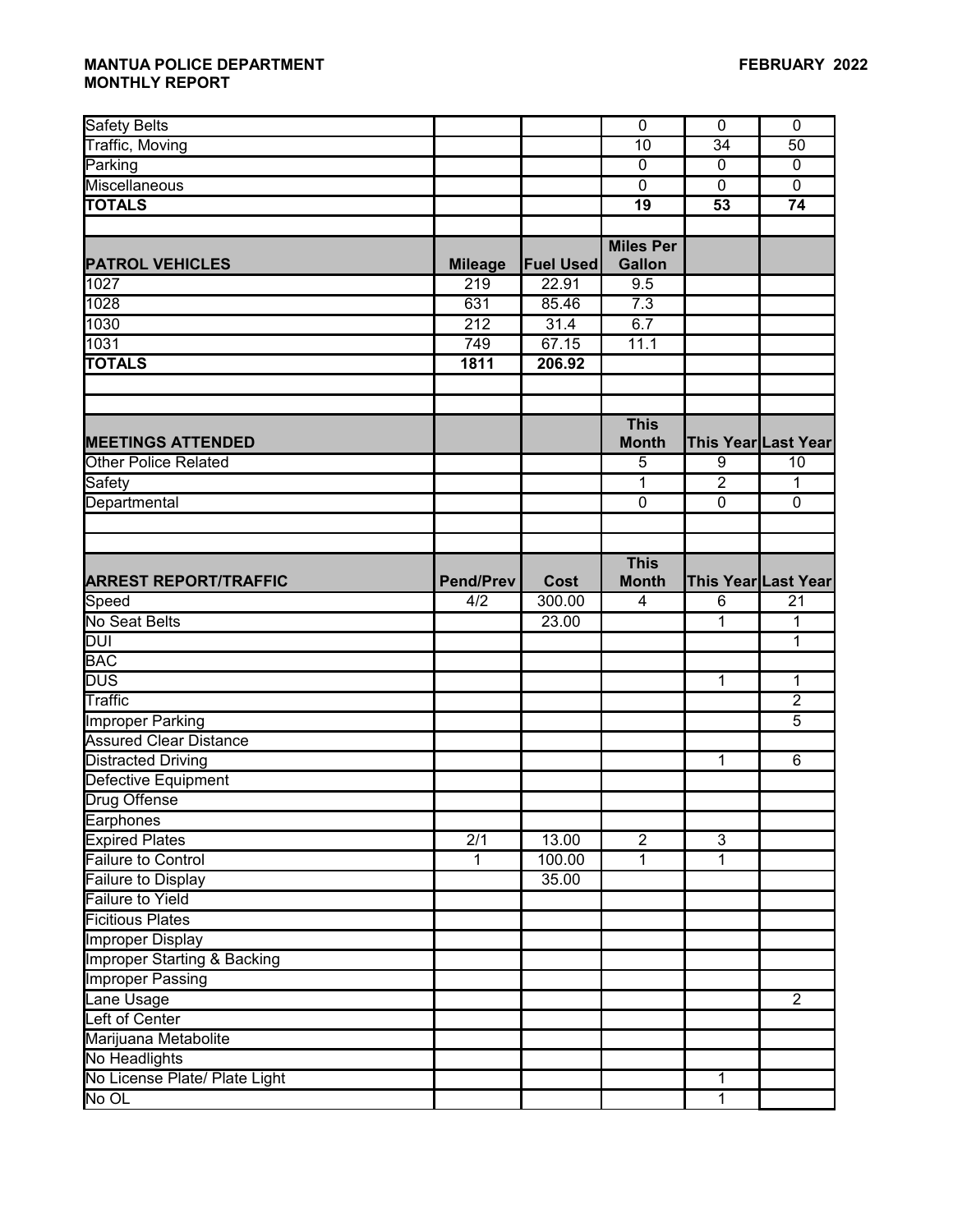| No Tail Lights                                |                  |        |                |                |                     |
|-----------------------------------------------|------------------|--------|----------------|----------------|---------------------|
| One Way Street                                |                  |        |                |                |                     |
| Operating M/V without Reasonable Control      |                  |        |                |                |                     |
| Open Container in Motor Vehicle               |                  |        |                |                |                     |
| One Way Street                                |                  |        |                |                |                     |
|                                               |                  |        |                |                |                     |
|                                               |                  |        |                |                |                     |
|                                               |                  |        | <b>This</b>    |                |                     |
| <b>ARREST REPORT/TRAFFIC</b>                  | <b>Pend/Prev</b> | Cost   | <b>Month</b>   |                | This Year Last Year |
| On Street with ATV                            |                  |        |                |                |                     |
| Passing Stopped School Bus/Unloading          |                  |        |                |                |                     |
| Passing in No Passing Zone                    |                  |        |                |                |                     |
| <b>Peeling Tires</b>                          |                  |        |                |                |                     |
| Permission to Hang/Hanging out of M/V         |                  |        |                |                |                     |
| Prohibitions                                  |                  |        |                |                |                     |
| Reasonable Control                            |                  |        |                |                |                     |
| Right of Way                                  |                  |        |                |                |                     |
| <b>Turning Signal</b>                         |                  | 150.00 |                |                |                     |
| U-Turn Prohibited                             |                  |        |                |                |                     |
| <b>Window Tint</b>                            |                  |        |                | 1              |                     |
|                                               |                  |        |                |                |                     |
| <b>TOTALS</b>                                 |                  | 621.00 | $\overline{7}$ | 16             | 39                  |
|                                               |                  |        |                |                |                     |
|                                               |                  |        | <b>This</b>    |                |                     |
| <b>ARREST REPORT/CRIMINAL</b>                 | <b>Pend/Prev</b> | Cost   | <b>Month</b>   |                | This Year Last Year |
| <b>Aggravated Possession of Drugs</b>         |                  |        |                |                |                     |
|                                               |                  |        |                |                |                     |
| <b>Aggravated Menacing</b>                    |                  |        |                |                |                     |
| <b>Aggravated Assault</b>                     |                  |        |                |                |                     |
| Aggravated Trafficking in Drugs/School        |                  |        |                |                |                     |
| Aggravated Possession of Controlled Substance |                  |        |                |                |                     |
| <b>Aggravated Menacing</b>                    |                  |        |                |                |                     |
| Assault                                       |                  |        |                |                |                     |
| <b>Barking Dog</b>                            |                  |        |                |                |                     |
| <b>Burglary</b>                               |                  |        |                |                |                     |
| <b>Carrying Concealed Weapon</b>              |                  |        |                |                |                     |
| Consumption in a Motor Vehicle                |                  |        |                |                |                     |
| <b>Counterfeit Controlled Substance</b>       |                  |        |                |                |                     |
| <b>Criminal Damaging</b>                      |                  |        |                |                |                     |
| <b>Criminal Mischief</b>                      |                  |        |                |                |                     |
| <b>Criminal Trespass</b>                      |                  |        |                |                |                     |
| Curfew                                        |                  |        |                |                |                     |
| Contributing to Deliquency of Minor           |                  |        |                |                |                     |
| $\overline{DOC}$                              |                  |        |                |                |                     |
| Dog at Large                                  |                  |        |                |                |                     |
| Domestic Violence                             | $\overline{2}$   |        | $\overline{2}$ | $\overline{2}$ |                     |
| <b>Drug Abuse</b>                             |                  |        |                |                |                     |
| Drug Paraphanelia                             |                  |        |                |                |                     |
| <b>Drug Posession</b>                         |                  |        |                |                |                     |
| <b>Endangering Children</b>                   | 1                |        | $\mathbf{1}$   | 1              |                     |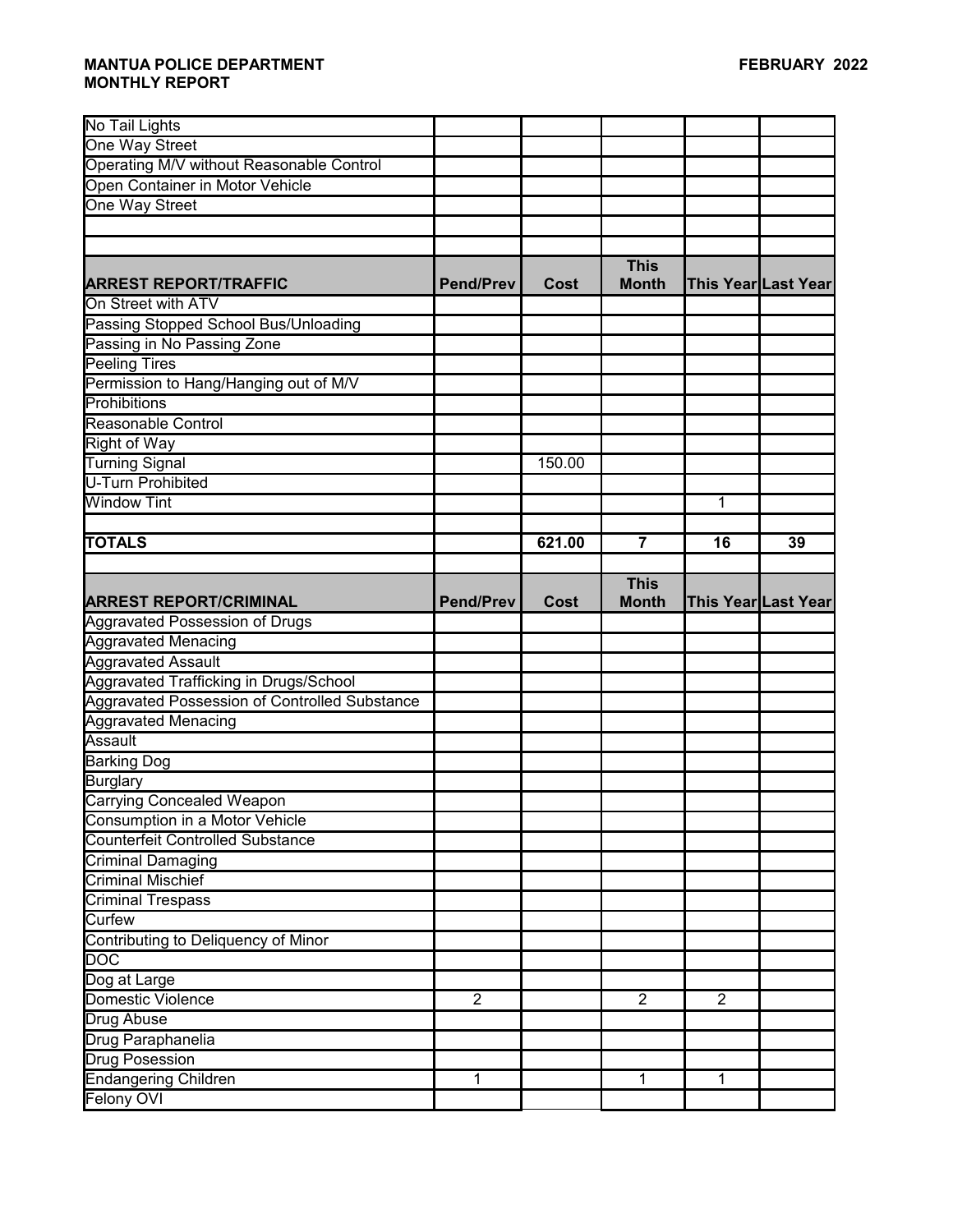| <b>Felenoious Assault</b>                    | 1                |               | 1                           | 1  |                     |
|----------------------------------------------|------------------|---------------|-----------------------------|----|---------------------|
| Failure to Comply                            |                  |               |                             |    |                     |
| Forgery                                      |                  |               |                             |    |                     |
| <b>Illegal Possession of Drug Document</b>   |                  |               |                             |    |                     |
| Incorrigibility                              |                  |               |                             |    |                     |
| <b>Inducing Panic</b>                        |                  |               |                             |    |                     |
| Intimidation                                 |                  |               |                             |    |                     |
| Menacing                                     |                  |               |                             |    |                     |
|                                              |                  |               |                             |    |                     |
| <b>ARREST REPORT/CRIMINAL</b>                | <b>Pend/Prev</b> | <b>Cost</b>   | <b>This</b><br><b>Month</b> |    | This Year Last Year |
| <b>Obstruction of Official Business</b>      |                  |               |                             |    |                     |
| Open Container in a Motor Vehicle            |                  |               |                             |    |                     |
| Open Container in a Public Place             |                  |               |                             |    |                     |
| Passing Bad Checks                           |                  |               |                             |    |                     |
| Possession of Controlled Substance           |                  |               |                             |    |                     |
| Possession of Marijuana                      |                  |               |                             |    |                     |
| Prohibitions                                 |                  |               |                             |    |                     |
| Public Intoxication                          |                  |               |                             |    |                     |
| <b>Resisting Arrest</b>                      |                  |               |                             |    |                     |
| <b>Stolen Property</b>                       |                  |               |                             |    |                     |
| <b>Tampering with Utilities</b>              |                  |               |                             |    |                     |
| <b>Telephone Harassment</b>                  |                  |               |                             |    |                     |
| Theft                                        |                  |               |                             |    |                     |
| Trafficking                                  |                  |               |                             |    |                     |
| <b>Unlawful Restraint</b>                    |                  |               |                             |    |                     |
| <b>Unruly Juvenile</b>                       |                  |               |                             |    |                     |
| <b>Underage Posession</b>                    | 1                |               | 1                           | 1  |                     |
| <b>Underage Consumption</b>                  |                  |               |                             |    |                     |
| Violation of TPO                             |                  |               |                             |    |                     |
| Vandalism                                    |                  |               |                             |    |                     |
| Weapon on School Grounds                     |                  |               |                             |    |                     |
|                                              |                  |               |                             |    |                     |
| <b>TOTALS</b>                                |                  | 0.00          | 5                           | 5  | 0                   |
|                                              |                  |               |                             |    |                     |
| <b>TOTALS OF TRAFFIC/CRIMINAL/REPORTS</b>    |                  | 621.00        | 12                          | 21 | 39                  |
|                                              |                  |               |                             |    |                     |
| <b>ANALYZATION OF EXCESSIVE SPEED ARREST</b> |                  |               |                             |    |                     |
| 00 to 09 MPH                                 |                  |               | 0                           |    |                     |
| 10 to 14 MPH                                 |                  |               | $\mathbf 0$                 |    |                     |
| 15 to 19 MPH                                 |                  |               | $\overline{2}$              |    |                     |
| 20 to 24 MPH                                 |                  |               | $\overline{2}$              |    |                     |
| 25 MPH and Over                              |                  |               | $\mathbf{0}$                |    |                     |
|                                              |                  |               |                             |    |                     |
| <b>PETTY CASH RECEIPTS</b>                   | <b>DATE</b>      | <b>AMOUNT</b> | <b>BALANCE</b>              |    |                     |
| <b>BALANCE</b>                               |                  |               | \$100.00                    |    |                     |
|                                              |                  |               | \$100.00                    |    |                     |
|                                              |                  |               | \$100.00                    |    |                     |
|                                              |                  |               | \$100.00                    |    |                     |
|                                              |                  |               | \$100.00                    |    |                     |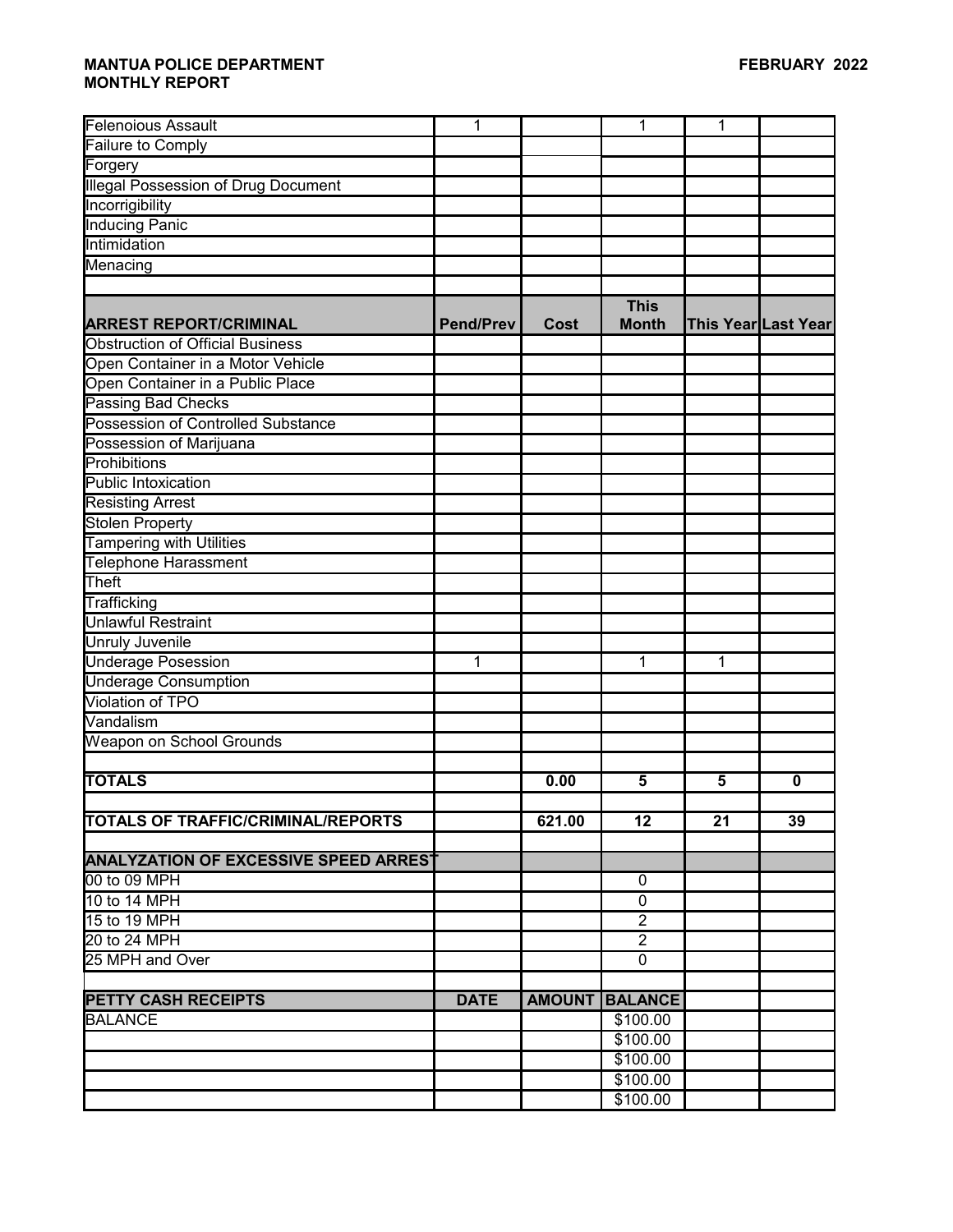|  | \$100.00 |  |
|--|----------|--|
|  |          |  |
|  |          |  |
|  |          |  |
|  |          |  |
|  |          |  |
|  |          |  |
|  |          |  |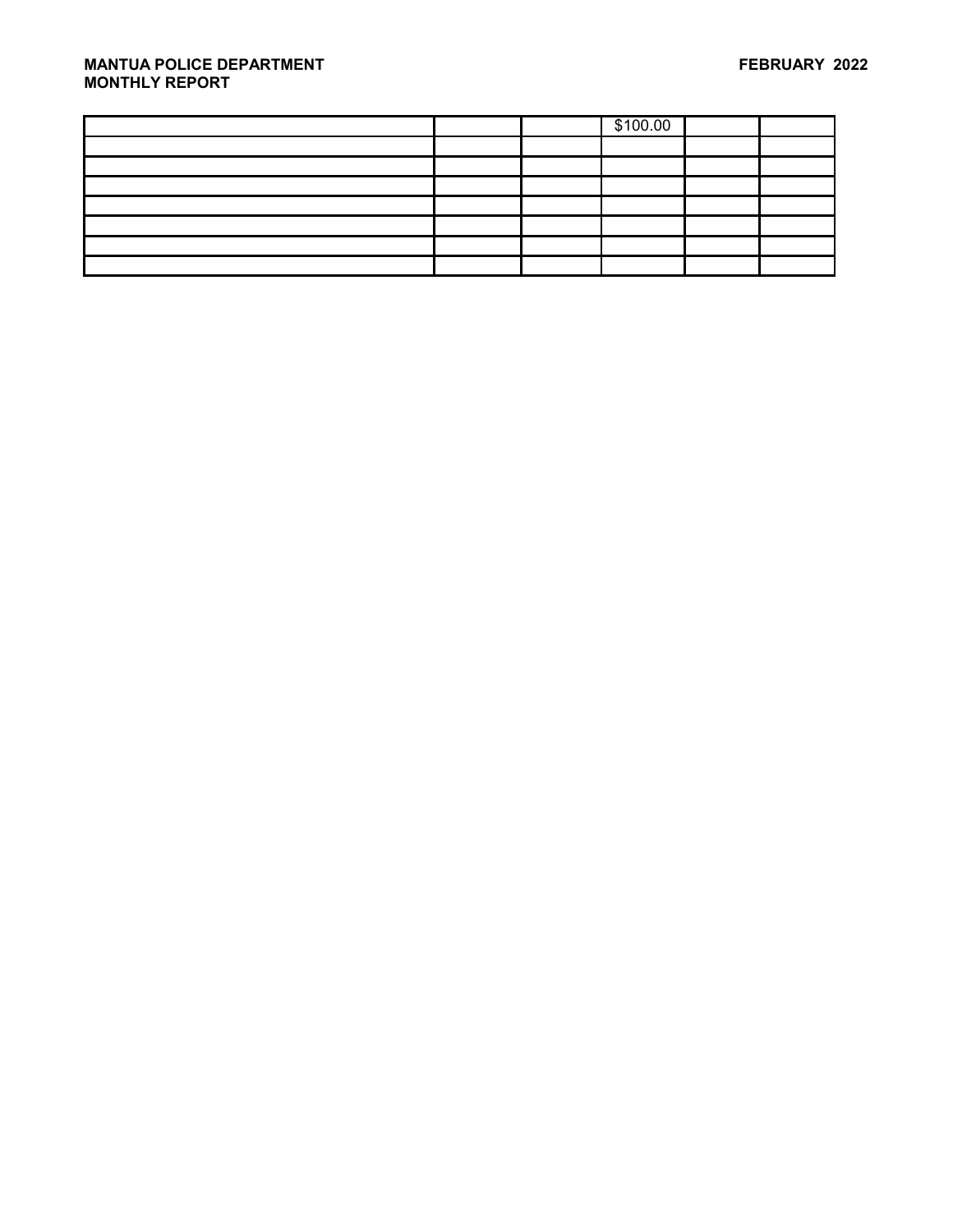|              |               | <b>CALL CARDS</b>   |                   |                                | <b>TRAFFIC CITES</b> |                |                        |  | <b>PARKING CITES</b>    |                                  |                            | <b>MINI CITES</b> |                            |                            |                                  | <b>TRAFFIC WARN</b> |                  |                 | <b>CRIMINAL ARR</b>             |                            |                         |                      |
|--------------|---------------|---------------------|-------------------|--------------------------------|----------------------|----------------|------------------------|--|-------------------------|----------------------------------|----------------------------|-------------------|----------------------------|----------------------------|----------------------------------|---------------------|------------------|-----------------|---------------------------------|----------------------------|-------------------------|----------------------|
|              |               |                     | <b>Tris Month</b> | Last Yeaf<br>Trise-Year        |                      | Tris Month     | Last Year<br>Tris Year |  |                         | Tris Month                       | Last Year<br>Tris Year     |                   | Tris Month                 |                            | Last Yeaf<br>Tris Year           |                     |                  | Tris Month      | Trisey Year<br><b>Last Yeaf</b> |                            | Tris Month<br>Tris Year |                      |
|              |               |                     |                   |                                |                      |                |                        |  |                         |                                  |                            |                   |                            |                            |                                  |                     |                  |                 |                                 |                            |                         | $\mathcal{S}$        |
|              | 0001-0800     | $\mathsf{O}$        |                   | 11                             | ΩI                   | 0l             | 01                     |  | $\overline{0}$          | $\Omega$                         | $\Omega$                   |                   | $\Omega$                   | $\Omega$                   | $\mathbf{0}$                     |                     | $\Omega$         | 11              | $\mathbf{0}$                    | $\overline{0}$             | $\Omega$                | $\Omega$             |
| MON.         | 0800-1600     | $\overline{3}$      | 3                 | $\overline{4}$                 | Οl                   | $\overline{0}$ | Οl                     |  | $\overline{0}$          | $\overline{0}$                   |                            |                   | $\overline{0}$             | $\Omega$                   | ᅁ                                |                     | $\Omega$         | $\overline{0}$  | $\overline{3}$                  |                            |                         | $\Omega$             |
|              | 1600-2400     | $\overline{3}$      | $\overline{3}$    | $\overline{4}$                 | $\Omega$             | 0l             | $5\overline{)}$        |  | $\mathbf 0$             | $\overline{0}$                   |                            |                   | 1                          |                            | $\overline{0}$                   |                     | $\overline{2}$   | $\overline{4}$  | 6                               | $\Omega$                   | $\Omega$                | $\Omega$             |
|              | <b>TOTALS</b> | $\overline{6}$      |                   | $\overline{9}$                 | $\Omega$             | ΩI             | 5                      |  | $\Omega$                | $\overline{0}$                   | $\overline{2}$             |                   |                            |                            | οI                               |                     | 2                | $\overline{5}$  | $\overline{9}$                  |                            |                         | $\Omega$             |
|              | 0001-0800     | <sub>0</sub>        |                   | $\overline{0}$                 | $\overline{0}$       | $\overline{0}$ | $\mathbf{0}$           |  | $\mathbf 0$             | $\overline{0}$                   | $\Omega$                   |                   | $\mathbf{0}$               | $\overline{0}$             | $\mathbf{0}$                     |                     | $\Omega$         |                 |                                 | $\overline{0}$             | $\Omega$                | $\Omega$             |
| <b>TUES</b>  | 0800-1600     | $\overline{3}$      | 5 <sup>1</sup>    | $\overline{7}$                 | $\overline{2}$       | $\overline{2}$ | $\Omega$               |  | $\mathbf 0$             | $\overline{0}$                   | $\overline{0}$             |                   | $\overline{0}$             | $\overline{0}$             | $\overline{0}$                   |                     | $\Omega$         | $\overline{3}$  | 6                               | $\overline{0}$             | $\overline{0}$          | $\Omega$             |
|              | 1600-2400     | G                   | 5 <sub>l</sub>    | $\overline{7}$                 |                      |                | $\Omega$               |  | $\mathbf 0$             | $\overline{0}$                   | $\overline{0}$             |                   | $\overline{0}$             | $\overline{0}$             | $\overline{0}$                   |                     | $\mathsf{2}$     | $\overline{2}$  | $\overline{2}$                  | $\overline{0}$             | $\Omega$                | $\Omega$             |
|              | <b>TOTALS</b> | $6 \overline{6}$    | $\overline{11}$   | 14                             | 3                    | 3              | $\Omega$               |  | $\Omega$                | $\overline{0}$                   | $\overline{0}$             |                   | $\overline{0}$             | $\Omega$                   | $\overline{0}$                   |                     | $\overline{2}$   | $\overline{6}$  | 9                               | $\Omega$                   | $\Omega$                | $\Omega$             |
|              | 0001-0800     | $\overline{0}$      | $\Omega$          | $\vert$                        | $\overline{0}$       | 0l             | $\Omega$               |  | $\overline{0}$          | $\overline{0}$                   | $\overline{0}$             |                   | $\mathbf{0}$               | $\overline{0}$             | $\overline{0}$                   |                     | $\overline{0}$   | $\overline{0}$  | $6 \overline{6}$                | $\overline{0}$             | $\Omega$                | $\Omega$             |
| WED.         | 0800-1600     | $\overline{3}$      |                   | $\mathbf{1}$                   | $\Omega$             | ΩI             |                        |  | $\overline{0}$          | $\Omega$                         | $\overline{2}$             |                   | $\mathbf{0}$               | $\Omega$                   | $\mathbf{0}$                     |                     | $\Omega$         | 1               | $\mathbf{1}$                    | $\Omega$                   | $\Omega$                | $\Omega$             |
|              | 1600-2400     | $\overline{2}$      | $\overline{2}$    | $\overline{2}$                 | $\overline{2}$       | 41             | 5                      |  | $\overline{0}$          | $\overline{0}$                   | $\overline{0}$             |                   | $\overline{0}$             | $\Omega$                   |                                  |                     | $\overline{2}$   | 11              | 16                              | $\Omega$                   | $\Omega$                | $\overline{0}$       |
|              | <b>TOTALS</b> | 5                   | $6 \mid$          | $\overline{4}$                 | $\overline{2}$       | $\overline{4}$ | $6\overline{6}$        |  | $\Omega$                | $\overline{0}$                   | $\overline{2}$             |                   | $\Omega$                   | ΩI                         | 1                                |                     | $\overline{2}$   | $\overline{12}$ | 23                              | $\Omega$                   | $\Omega$                | $\Omega$             |
|              |               |                     |                   |                                |                      |                |                        |  |                         |                                  |                            |                   |                            |                            |                                  |                     |                  |                 |                                 |                            |                         |                      |
|              | 0001-0800     | 0l                  |                   | ol                             | $\Omega$             | ΩI             |                        |  | 0                       | $\Omega$                         | $\Omega$                   |                   | 0l                         | $\Omega$                   | 0l                               |                     | $\Omega$         | Οl              | 4                               | $\Omega$                   | $\Omega$                | $\Omega$             |
| <b>THURS</b> | 0800-1600     | $\overline{2}$      | $\overline{3}$    | $\overline{2}$                 | $\Omega$             | ΩI             | $\Omega$               |  | $\Omega$                | $\overline{0}$                   | $\overline{0}$             |                   | $\overline{0}$             | $\Omega$                   | $\overline{0}$                   |                     | $\Omega$         | $\overline{2}$  | ΩI                              |                            |                         | $\Omega$             |
|              | 1600-2400     |                     | 3                 | 6                              | $\Omega$             |                |                        |  | $\Omega$                | $\overline{0}$                   | $\overline{0}$             |                   | $\overline{0}$             | $\Omega$                   | οl                               |                     | 0l               |                 | $\overline{2}$                  |                            | 1                       | $\Omega$             |
|              | <b>TOTALS</b> | $\overline{3}$      |                   | 8 <sup>1</sup>                 | ΩI                   |                | $\overline{2}$         |  | $\Omega$                | $\overline{0}$                   | $\overline{0}$             |                   | 0                          | $\Omega$                   | 0l                               |                     | ΩI               | 31              | $6 \mid$                        | $\overline{2}$             | $\overline{2}$          | $\Omega$             |
|              |               |                     |                   |                                |                      |                |                        |  |                         |                                  |                            |                   |                            |                            |                                  |                     |                  |                 |                                 |                            |                         |                      |
|              | 0001-0800     | $\Omega$            | $\Omega$          | $\mathbf 1$                    | ΩI                   | 0l             | $\Omega$               |  | $\Omega$                | $\overline{0}$                   | $\overline{0}$             |                   | $\Omega$                   | $\Omega$                   | $\overline{0}$                   |                     | $\Omega$         | <sub>0</sub>    | $\overline{3}$                  | $\Omega$                   | $\Omega$                | $\Omega$             |
| FRI.         | 0800-1600     | $\overline{3}$      | $\overline{3}$    | $\overline{5}$                 | ΩI                   | 0l             | $\overline{2}$         |  | 0                       | $\overline{0}$                   | $\overline{0}$             |                   | $\overline{0}$             | $\Omega$                   | $\overline{0}$                   |                     | $\Omega$         |                 | 4                               | $\Omega$                   | $\Omega$                | $\Omega$             |
|              | 1600-2400     | $\overline{3}$<br>6 | $\overline{10}$   | $\mathbf{1}$<br>$\overline{7}$ |                      | $5 \mid$       | $6 \mid$               |  | $\mathbf 0$<br>$\Omega$ | $\overline{0}$<br>$\overline{0}$ | $\overline{0}$<br>$\Omega$ |                   | $\overline{0}$<br>$\Omega$ | $\overline{0}$<br>$\Omega$ | $\overline{0}$<br>$\overline{0}$ |                     | $\overline{2}$   | 4               |                                 | $\overline{0}$<br>$\Omega$ | $\Omega$<br>$\Omega$    | $\Omega$<br>$\Omega$ |
|              | <b>TOTALS</b> |                     |                   |                                |                      | 5 <sup>1</sup> | 81                     |  |                         |                                  |                            |                   |                            |                            |                                  |                     | $\overline{2}$   | $\overline{5}$  | 14                              |                            |                         |                      |
|              | 0001-0800     | $\overline{2}$      | $\overline{2}$    | $\overline{2}$                 | $\Omega$             | 0l             | $\Omega$               |  | $\overline{0}$          | $\overline{0}$                   | $\overline{0}$             |                   | $\overline{0}$             | $\overline{0}$             | ol                               |                     |                  | $\overline{2}$  | $\overline{0}$                  | $\overline{0}$             | $\Omega$                | $\Omega$             |
| SAT.         | 0800-1600     | $\overline{2}$      | 10                | $\overline{4}$                 | ΩI                   |                |                        |  | 0                       | $\overline{0}$                   |                            |                   | $\overline{0}$             | $\overline{0}$             | $\overline{0}$                   |                     |                  | 4               | 3                               | $\overline{0}$             | $\Omega$                | $\Omega$             |
|              | 1600-2400     | 5                   | 6                 | 0l                             | $\Omega$             |                | 4                      |  | $\Omega$                | $\overline{0}$                   | $\overline{0}$             |                   | 0l                         | $\Omega$                   | $\mathbf{0}$                     |                     | 4                | $5\overline{)}$ | 3                               | 2                          | $\overline{2}$          | $\Omega$             |
|              | <b>TOTALS</b> | 9                   | 18                | $\overline{6}$                 | $\overline{0}$       | $\overline{2}$ | $\overline{5}$         |  | $\overline{0}$          | $\overline{0}$                   | $\overline{1}$             |                   | $\Omega$                   | $\Omega$                   | $\overline{0}$                   |                     | $6 \overline{6}$ | $\overline{11}$ | 6                               | $\overline{2}$             | $\overline{2}$          | $\Omega$             |
|              |               |                     |                   |                                |                      |                |                        |  |                         |                                  |                            |                   |                            |                            |                                  |                     |                  |                 |                                 |                            |                         |                      |
|              | 0001-0800     |                     | $\overline{2}$    | $\overline{0}$                 | ΩI                   | ΩI             | $\Omega$               |  | $\Omega$                | 0                                | $\overline{0}$             |                   | $\mathbf{0}$               | $\overline{0}$             | $\mathbf{0}$                     |                     |                  |                 | 0                               | $\Omega$                   | $\Omega$                | $\Omega$             |
| SUN.         | 0800-1600     |                     |                   | $\overline{4}$                 | $\Omega$             | 0              |                        |  | $\Omega$                | $\overline{0}$                   | $\overline{0}$             |                   | $\overline{0}$             | $\Omega$                   | 1                                |                     | 2                | 5               |                                 | $\overline{0}$             | $\Omega$                | $\Omega$             |
|              | 1600-2400     | $\overline{2}$      | $\overline{2}$    | $\overline{4}$                 |                      |                | $\overline{3}$         |  | $\mathbf 0$             | $\overline{0}$                   | $\overline{0}$             |                   | $\overline{0}$             | $\overline{0}$             | $\overline{0}$                   |                     | $\overline{2}$   | $\overline{5}$  | 6                               | $\mathbf 0$                | $\overline{0}$          | $\overline{0}$       |
|              | <b>TOTALS</b> | $\overline{4}$      | $\overline{5}$    | $\overline{8}$                 |                      | 11             | $\overline{4}$         |  | $\overline{0}$          | $\overline{0}$                   | $\overline{0}$             |                   | $\overline{0}$             | $\overline{0}$             | $\mathbf{1}$                     |                     | $\overline{5}$   | 11              | 7                               | $\overline{0}$             | $\overline{0}$          | $\overline{0}$       |